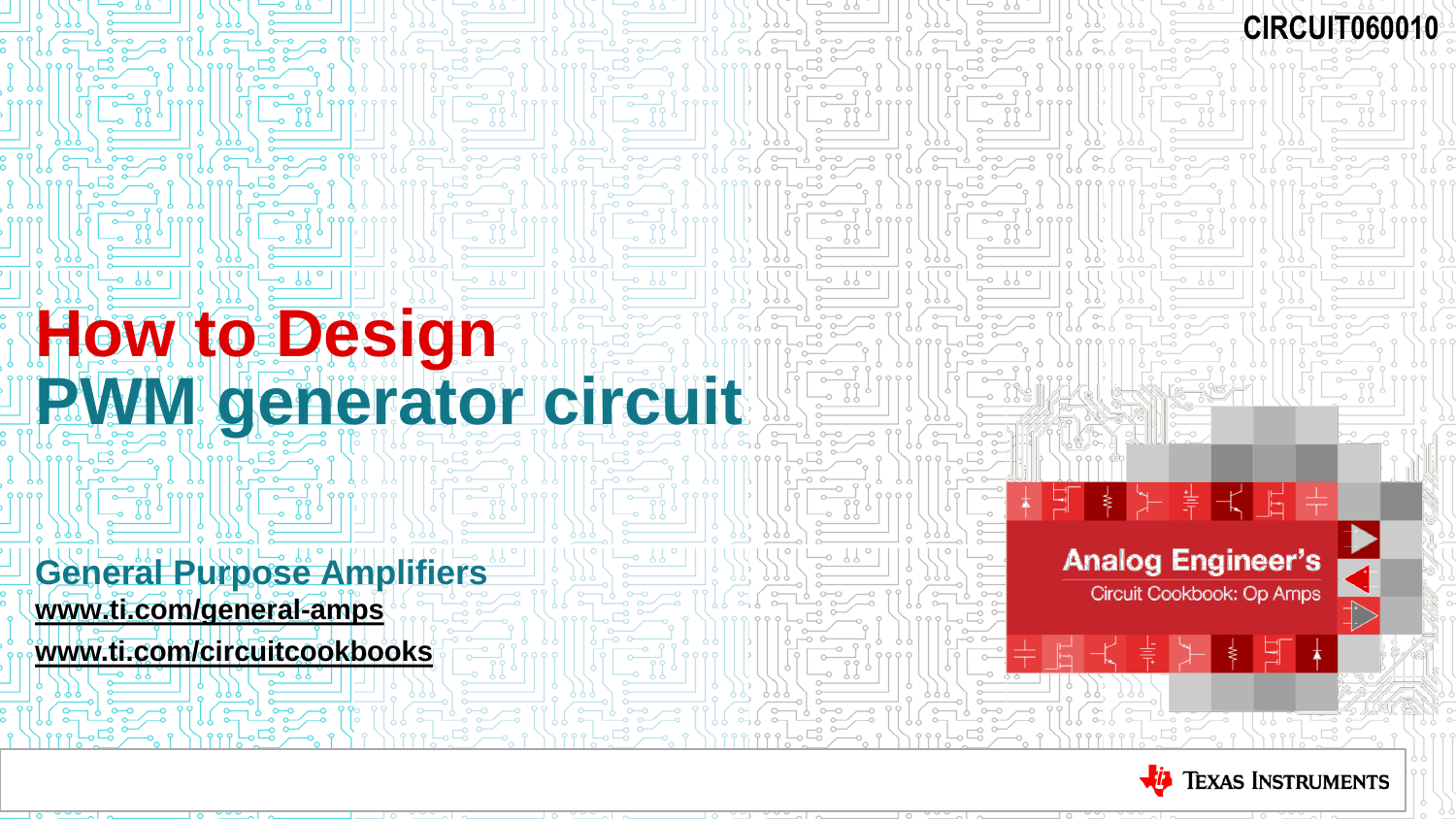## **Circuit Description**



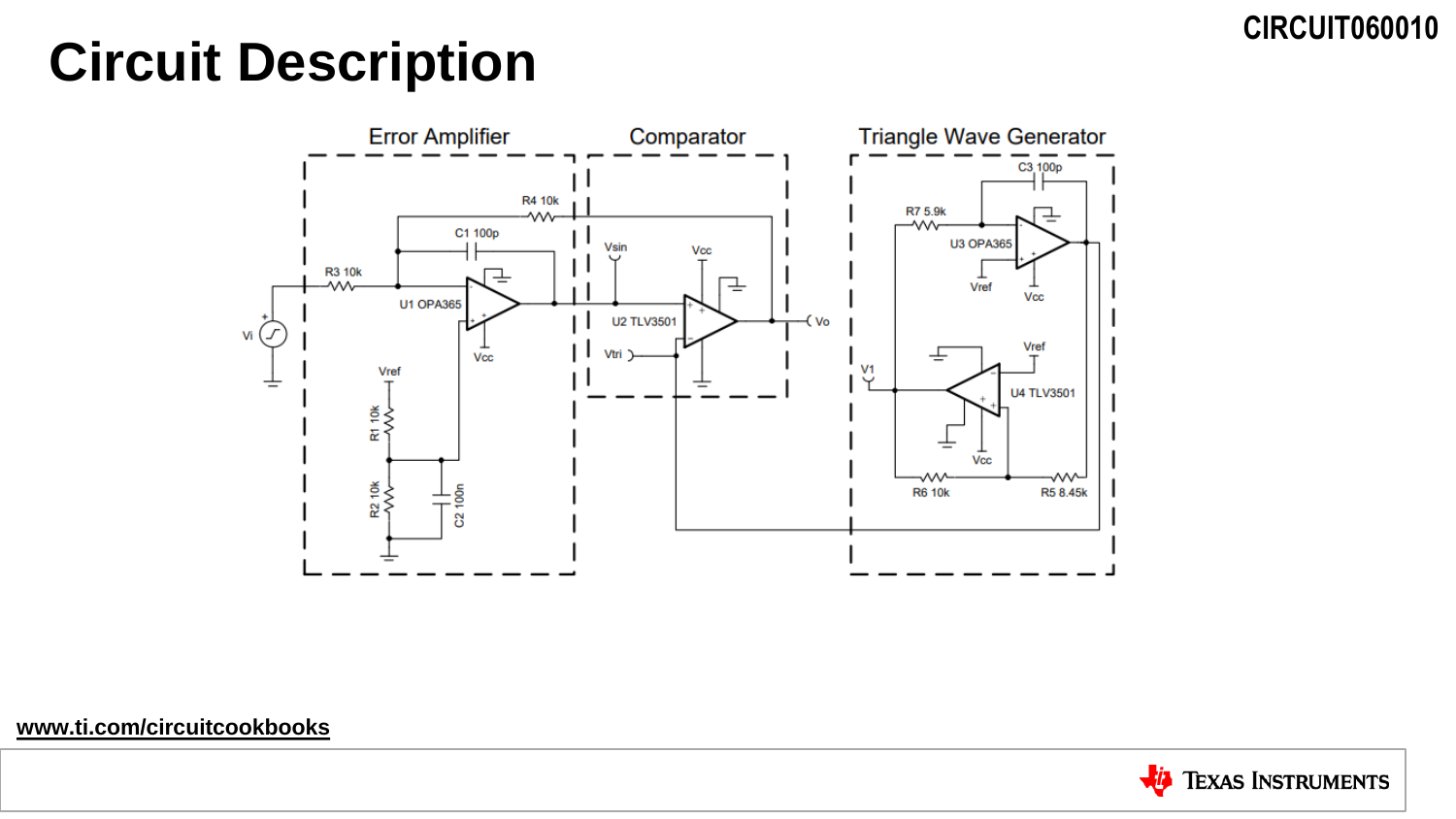## **Design Steps**

| <b>BART</b><br>шриц              |                        |                   | w           |                                         |      |                                |  |
|----------------------------------|------------------------|-------------------|-------------|-----------------------------------------|------|--------------------------------|--|
| $V$ iMin                         | 'iMax                  | v <sub>oMin</sub> | VoMax       | cc                                      | " ee | <b>r</b> ef                    |  |
| $\bigcap$ $\bigcap$<br>⌒<br>-2.U | $\overline{10}$<br>2.V | 50mV              | $\sim$<br>◡ | $\overline{\phantom{0}}$<br>-<br>∽<br>ັ |      | $\mathbf{r}$<br>∽<br><b>4.</b> |  |



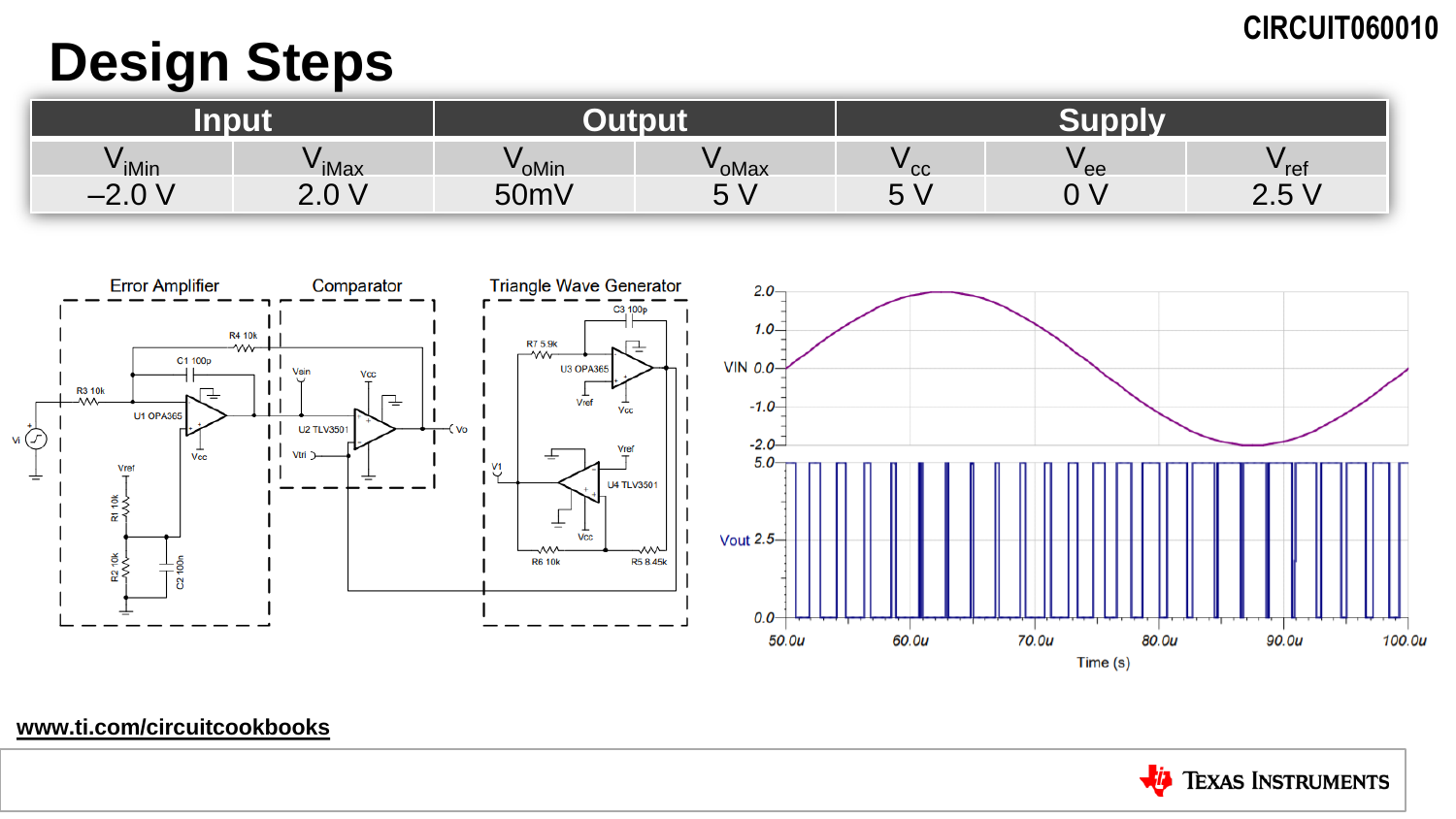## **Design Steps**

| <b>BARL</b><br>ШУУС                                                     |                  |                          | $\sim$            |                  |                   |                            |  |
|-------------------------------------------------------------------------|------------------|--------------------------|-------------------|------------------|-------------------|----------------------------|--|
| V <sub>iMin</sub>                                                       | 'iMax            | <b>v</b> <sub>oMin</sub> | 'oMax             | CC               | "ee               | ′ ref                      |  |
| $\bigcap$ $\bigcap$<br>⌒<br>$\overline{\phantom{a}}$<br>$\sim$ . $\vee$ | $\bigcap$<br>2.V | 50mV                     | $\mathbf{r}$<br>ັ | -<br>-<br>∽<br>ັ | $\sim$ $\sqrt{ }$ | $F \setminus$<br><b>4.</b> |  |



 $Gain = -$ 4 R<sub>3</sub>  $=-1V/V$  $R3 = R4$  $Vo\_dc = | 1 +$ 4  $\left(\frac{1}{R_3}\right)$  × R<sub>2</sub>  $\left(\frac{1}{R_1 + R_2}\right)$  × Vref

 $R1 = R2 = R3 = R4 = 10 k\Omega$ 

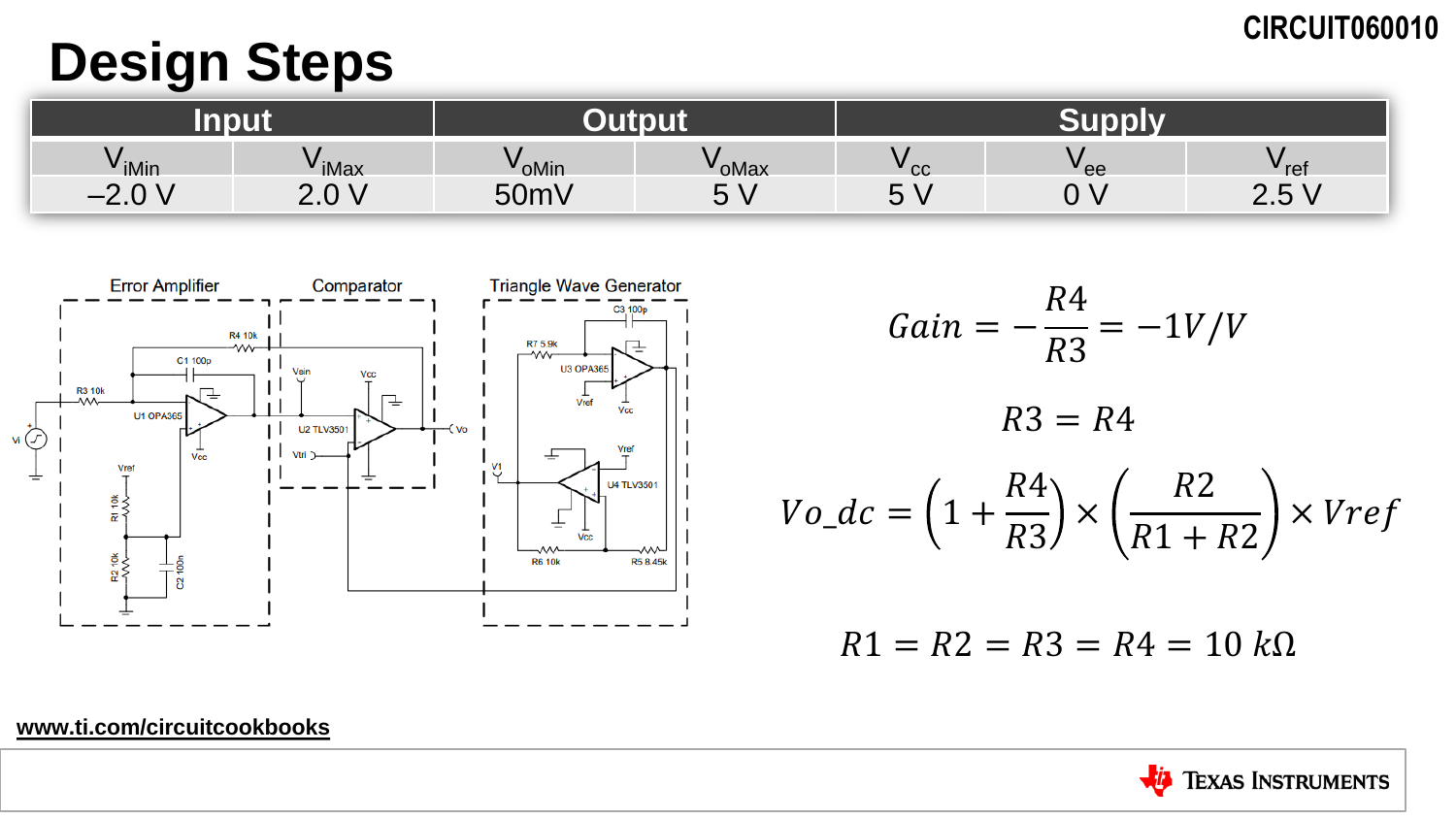## **Design Steps**

| г с                                |               |                   |         |                                    |      |                            |  |
|------------------------------------|---------------|-------------------|---------|------------------------------------|------|----------------------------|--|
| V <sub>iMin</sub>                  | ' iMax        | v <sub>oMin</sub> | 'oMax   | cc                                 | " ee | ′ ref                      |  |
| $\bigcap$<br>C.<br>$\sim$ . $\vee$ | $\cap$<br>2.U | 50mV              | F'<br>ັ | $\overline{\phantom{0}}$<br>∽<br>ັ |      | $ \cdot$<br>∽<br><b>4.</b> |  |



$$
Vtri = \frac{R5}{R6} \times V1 = 2.1V
$$

$$
R5 = \frac{Vtri \times R6}{V1} = \frac{2.1V \times 10k\Omega}{2.5V} = 8.42k\Omega
$$

 $8.42k\Omega \rightarrow 8.45k\Omega$  (Standard Value)

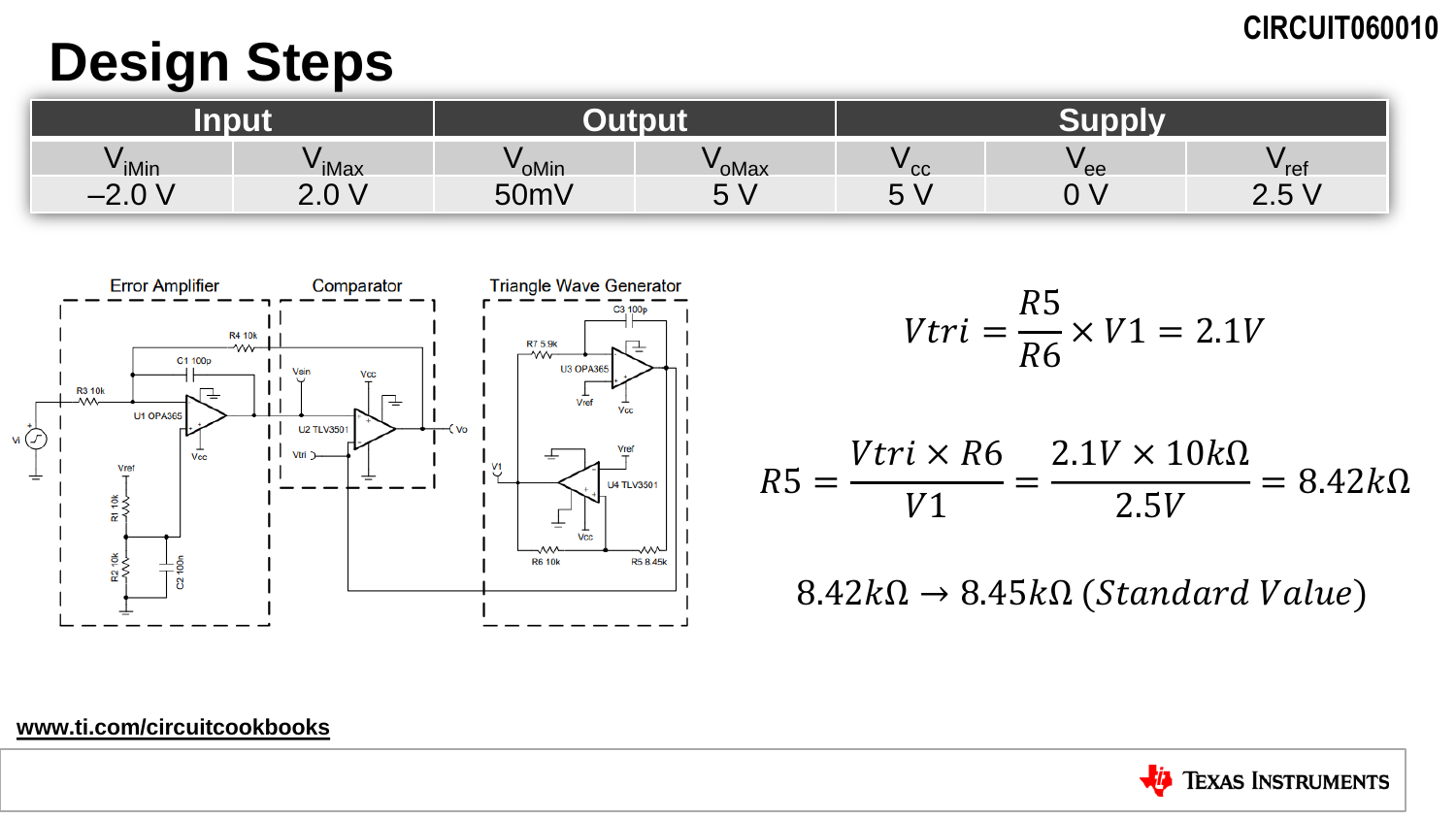## **Design Steps**

| <b>BALL</b>                                                        |                            |                          | 12 L L          |                               |                   |                                   |  |
|--------------------------------------------------------------------|----------------------------|--------------------------|-----------------|-------------------------------|-------------------|-----------------------------------|--|
| V <sub>iMin</sub>                                                  | ' iMax                     | <b>v</b> <sub>oMin</sub> | 'oMax           | $'$ CC                        | v ee              | ′ ref                             |  |
| $\bigcap$ $\bigcap$<br>$\Omega$<br>$\overline{\phantom{0}}$<br>2.U | $\bigcap$ $\bigcup$<br>ـ.ט | 50mV                     | $\sqrt{2}$<br>ັ | $\overline{ }$<br>-<br>∽<br>ັ | $\sim$ $\sqrt{ }$ | F <sub>1</sub><br>$\sim$ . $\cup$ |  |



 $5.92k\Omega \rightarrow 5.9k\Omega$  (Standard Value)



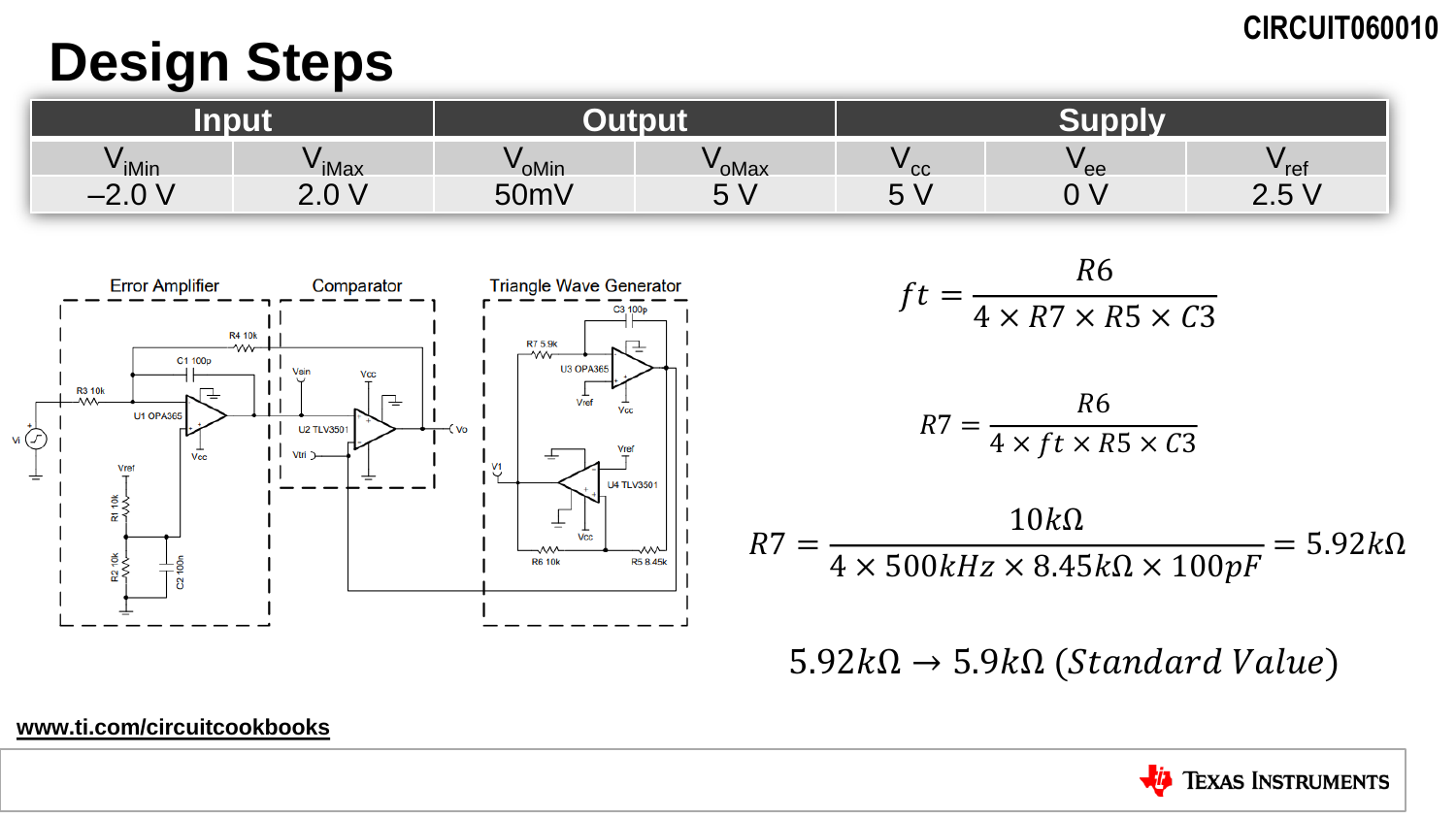## **Design Steps**

| <u>тирчи</u>                         |                                      |               |         |             |      |       |  |
|--------------------------------------|--------------------------------------|---------------|---------|-------------|------|-------|--|
| V iMin                               | $^{\mathsf{v}}$ iMax $_{\mathsf{u}}$ | <b>V</b> oMin | 'oMax   | cc          | " ee | ′ ref |  |
| Λ<br>$\overline{\phantom{0}}$<br>2.U | $\sim$<br>$\sim$ $\sim$              | FOM<br>UUIII  | F'<br>ັ | -<br>∽<br>ັ |      | 2.J   |  |



$$
fp = \frac{1}{2\pi \times R4 \times C1}
$$

$$
C1 = 100pF
$$

$$
fp = 159kHz
$$

#### Jis **TEXAS INSTRUMENTS**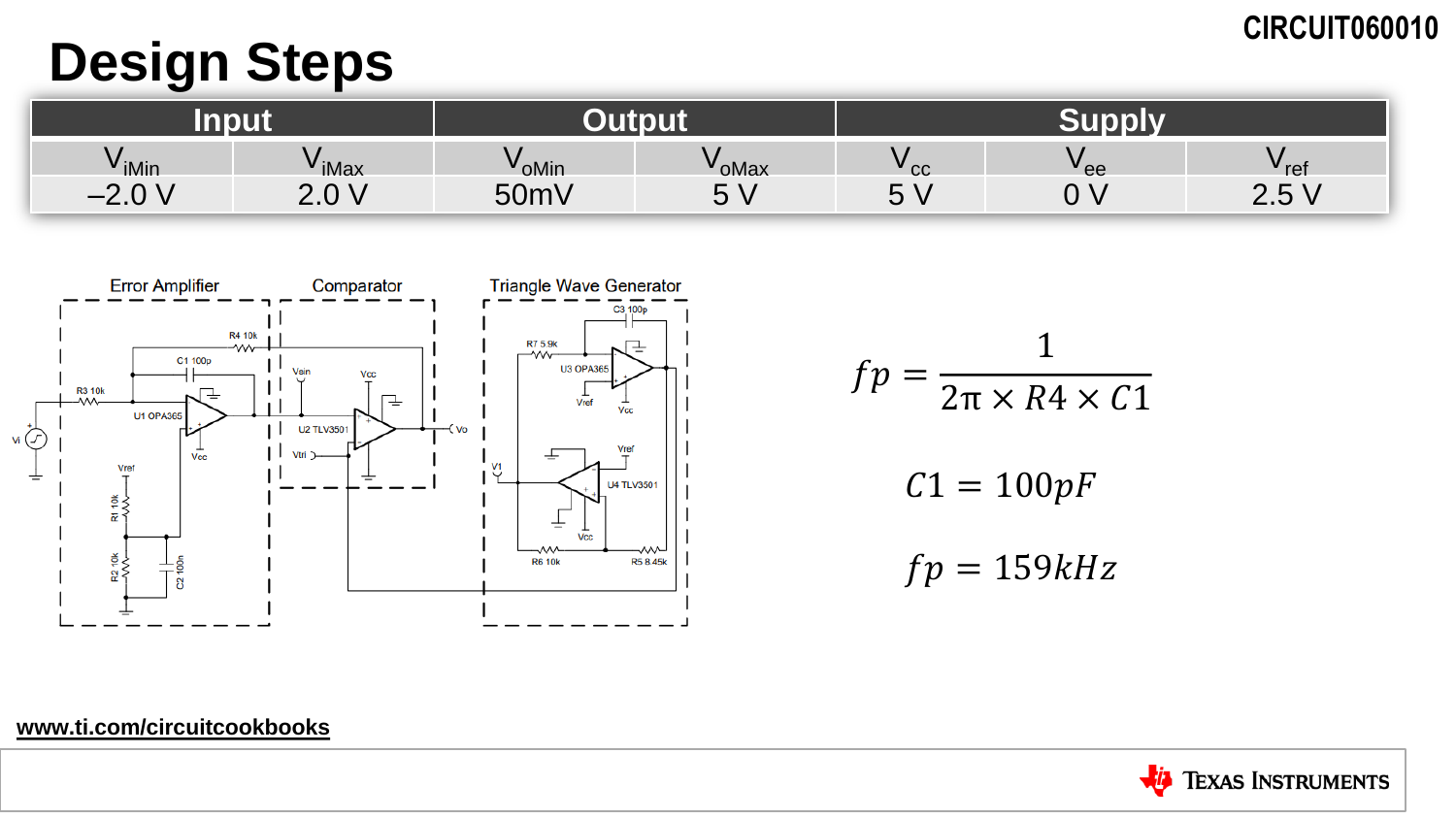## **Design Steps**

| шрас                                         |               |                          | ய                         |                                    |      |          |  |
|----------------------------------------------|---------------|--------------------------|---------------------------|------------------------------------|------|----------|--|
| V <sub>iMin</sub>                            | 'iMax         | <b>v</b> <sub>oMin</sub> | 'oMax                     | cc                                 | " ee | ′ ref    |  |
| $\bigcap$<br><sup>o</sup><br>$\sim$ . $\vee$ | $\cap$<br>2.U | 50mV                     | $ \cdot$<br><b>L</b><br>◡ | $\overline{\phantom{0}}$<br>∽<br>ັ |      | -<br>2.J |  |



$$
fc = \frac{1}{2\pi \times C2 \times \frac{R1 \times R2}{R1 + R2}}
$$

$$
C2 = 100nF
$$

$$
fc = 320Hz
$$

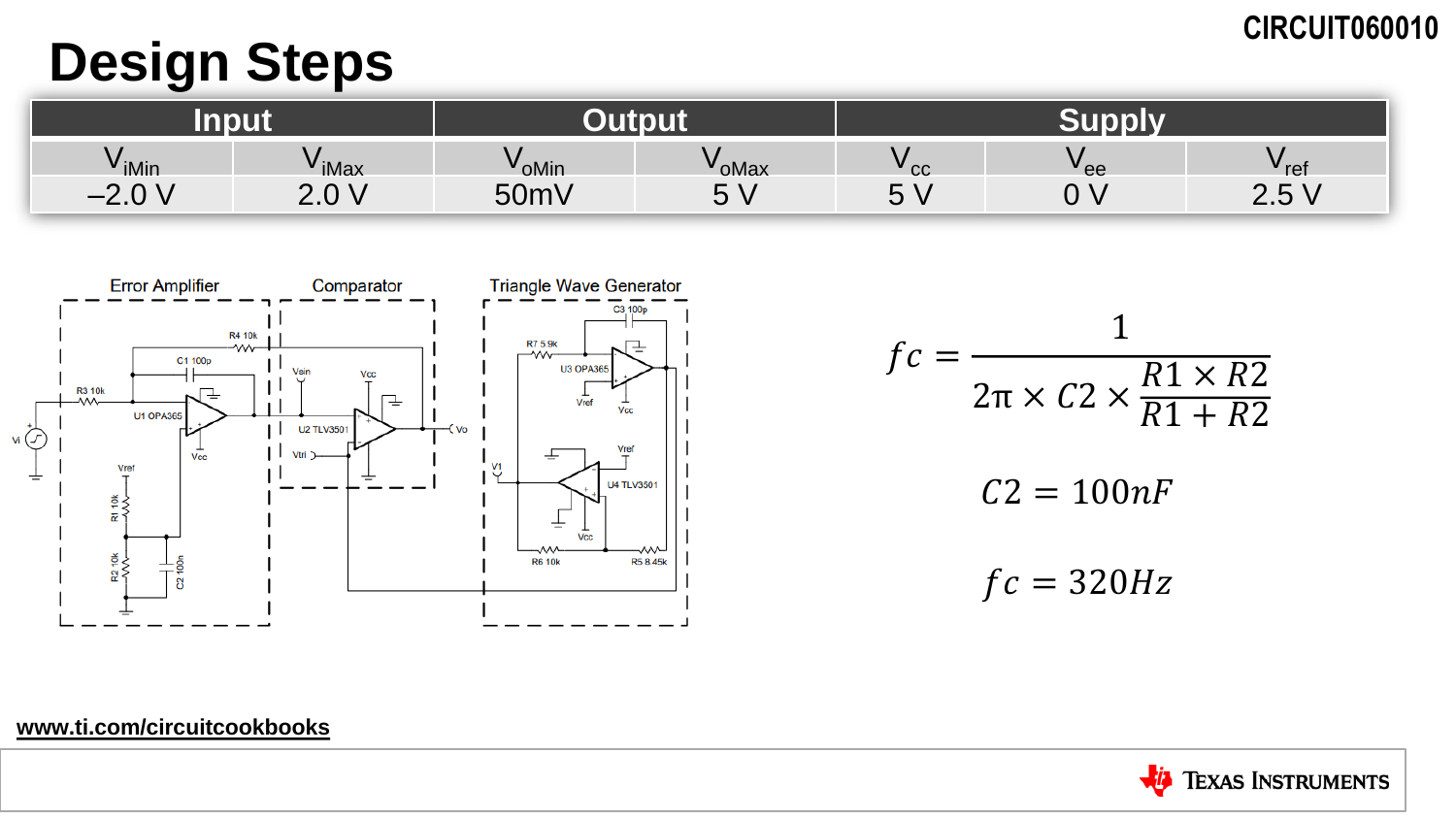## **Transient Results**

| <u>TIMBER 1999.</u>                                              |                   |                   | $\sim$        |                                         |      |                  |  |
|------------------------------------------------------------------|-------------------|-------------------|---------------|-----------------------------------------|------|------------------|--|
| V <sub>iMin</sub>                                                | <sup>v</sup> iMax | V <sub>oMin</sub> | <b>V</b> oMax | ' cc                                    | " ee | $V_{\text{ref}}$ |  |
| $\bigcap$ $\bigcup$<br><sup>o</sup><br>$\sim$<br>$\sim$ . $\cup$ | $\sim$ $\sim$     | 50mV<br>7 I I V   | - 1<br>ັ      | $\overline{\phantom{0}}$<br>-<br>∽<br>ັ |      | 2.J              |  |



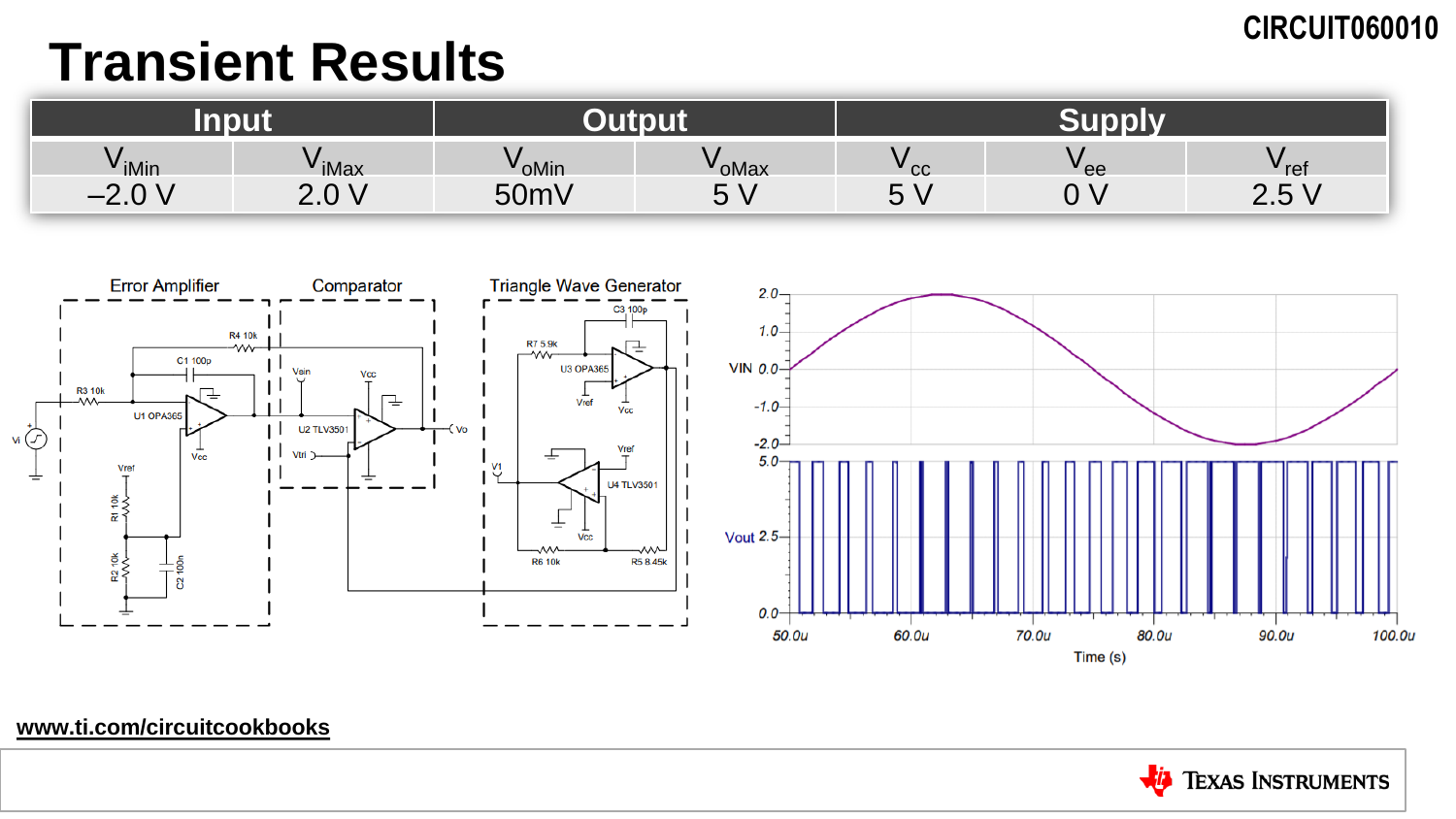## **Design Notes**

| <u> TIMBEL </u>                                              |                            |                   |                       |                          |                   |                   |  |
|--------------------------------------------------------------|----------------------------|-------------------|-----------------------|--------------------------|-------------------|-------------------|--|
| V <sub>iMin</sub>                                            | ViMax                      | v <sub>oMin</sub> | 'oMax                 | $V_{CC}$                 | "ee               | <sup>v</sup> ref∶ |  |
| $\bigcap$ $\bigcup$<br>C.<br>$\overline{\phantom{0}}$<br>2.U | $\bigcap$ $\bigcup$<br>2.U | 50mV              | $\sim$<br>$\sim$<br>ັ | $\blacksquare$<br>h<br>ັ | $\sim$ $\sqrt{ }$ | $-1$<br>⌒<br>2.J  |  |



## **Design Notes:**

- 1. For PWM generator circuits, use a comparator with a push-pull output and minimal propagation delay.
- 2. Select an op amp with sufficient SR, BW, and output swing.
- 3. Place the pole created by C1 below the switching frequency and well above the audio frequency range.

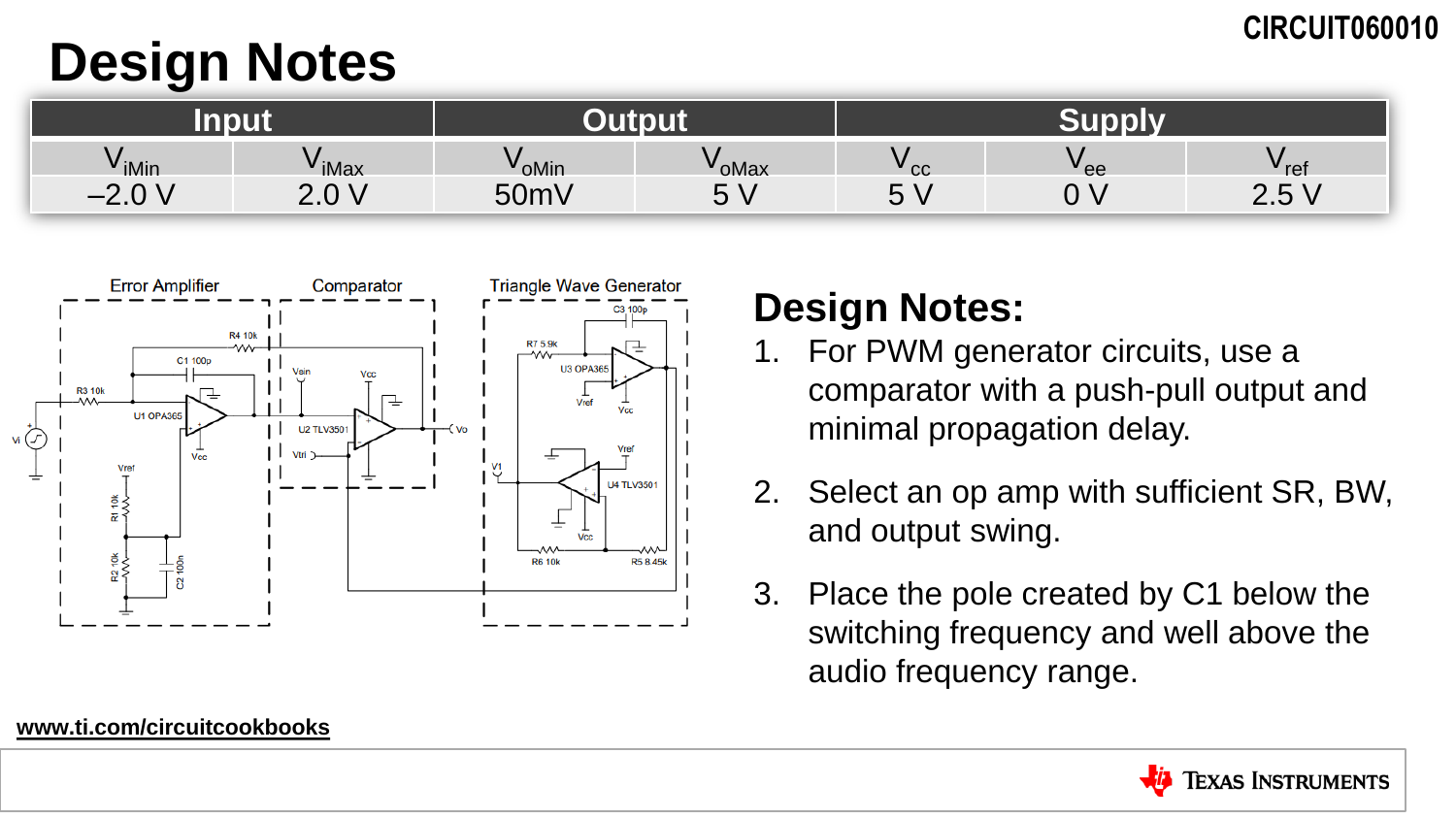# **Design Resources**

**EE Cookbook: Op Amp [www.ti.com/circuitcookbooks](http://www.ti.com/circuitcookbooks)**

Step-by-step circuit design of common op amp building block circuits.

#### **TI Designs**

[www.TI.com/tidesigns](http://www.ti.com/tidesigns) Ready-to-use reference designs with theory, calculations, simulations schematics, PCB files, bench test results

#### *Analog Engineer's Pocket Reference*

[www.TI.com/analogrefguide](http://www.ti.com/analogrefguide) PDF, iTunes app and hardcopy available PCB, analog, mixed signal design formulae Conversions, tables, equations

#### **TI Precision Labs**

[www.TI.com/precisionlabs](http://www.ti.com/precisionlabs) Quiz questions, problems, solutions Labs and evaluation module (EVM) available

#### **TINA-TI™ simulation software**

[www.TI.com/tool/tina-ti](http://www.ti.com/tool/tina-ti) Complete SPICE simulator DC, AC, transient, noise analysis Schematic entry and post-processor for waveform math

#### **[www.ti.com/circuitcookbooks](http://www.ti.com/circuitcookbooks)**

#### **DIYAMP-EVM**

[www.TI.com/DIYAMP-EVM](http://www.ti.com/DIYAMP-EVM) Evaluation module providing engineers with SC70, SOT23, SOIC packaging and 12 popular amplifier configurations

#### *The Signal*

[www.TI.com/signalbook](http://www.ti.com/signalbook) PDF, iTunes app and hardcopy available A compendium of blog posts on op amp design topics including offset voltage, input bias current, stability, noise and more

#### *Analog Wire* **Blog** [www.TI.com/analogwire](http://www.ti.com/analogwire)

Technical blogs written by analog experts Tips, tricks, and design techniques

#### **TI E2E™ Community** [www.TI.com/e2e](http://www.ti.com/e2e) Support forums for all TI products

#### **Op Amp Parametric Quick Search**

[www.TI.com/amplifiers](http://www.ti.com/amplifiers) Search for precision, high-speed, general-purpose, ultra-low-power, audio and power op amps

#### **Op Amp Parametric Cross-Reference** [www.TI.com/opampcrossreference](http://www.ti.com/opampcrossreference) Find similar TI op amps using competitive part numbers